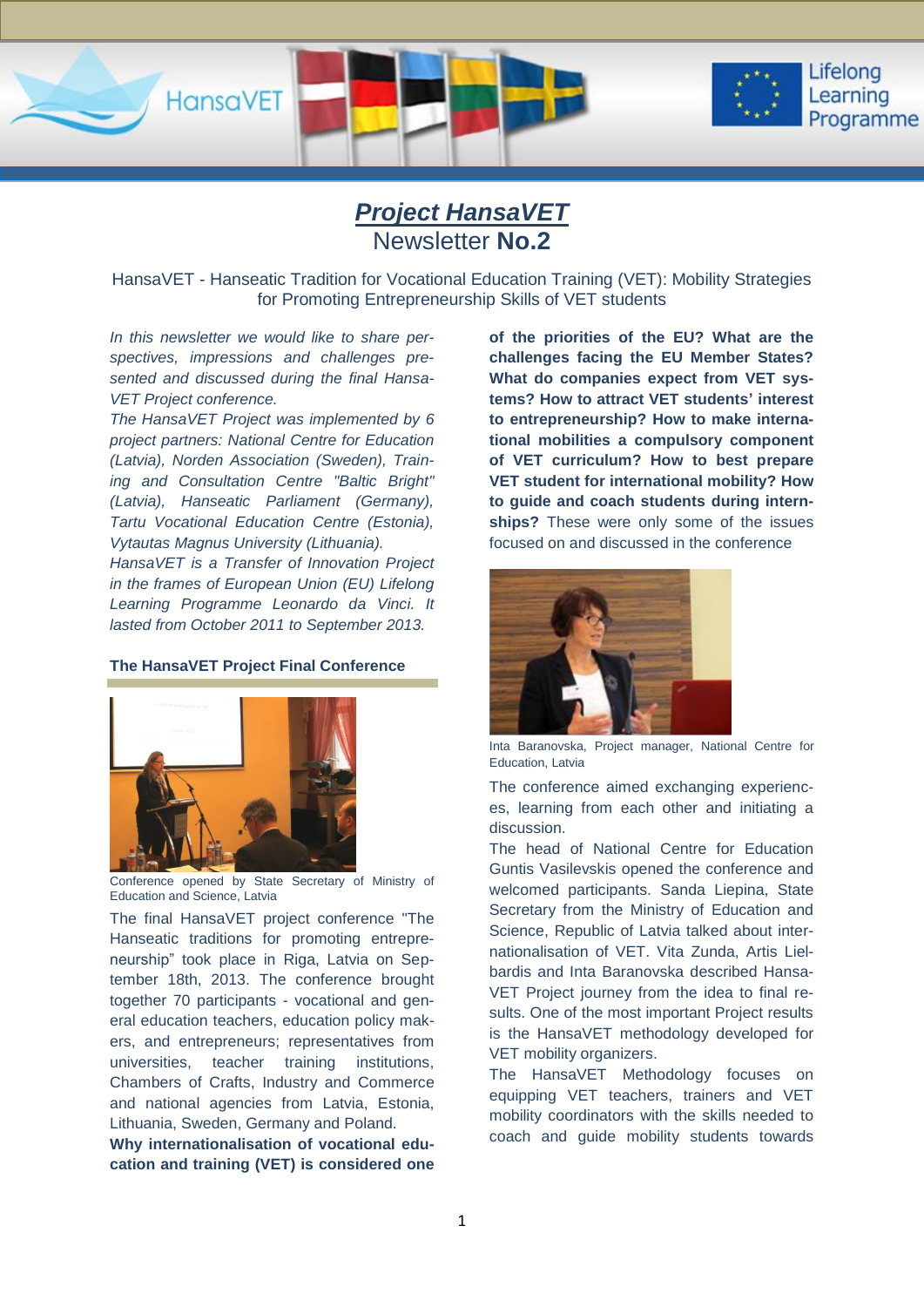

entrepreneurship. It includes two essential processes – coaching and matching.

At present, the international mobilities enable VET students to develop vocational, language, intercultural and social competences. Hardly ever or rarely the international placements are used as a tool to acquire entrepreneurship skills. These skills would help VET students to become more competitive on a national or European labour market and encourage them to start their own businesses. The "HansaVET" Project Methodology was tested in 13 workshops in Latvia, Estonia, Lithuania and Sweden and was highly appreciated by the workshop participants. Altogether, 13 trainers and 231 VET teachers and mobility organizers were equipped with knowledge and skills for using the coaching method.

The second part of the conference was dedicated to discussions to exchange experience and good practice. In **Panel discussion 1**  HansaVET and BTP participants, school heads, trainers, teachers, coaches and students discussed the benefits and further use of the HansaVET Methodology.

In **Panel discussion 2** education policy makers, entrepreneurs, Chamber representatives and mobility promoters from Estonia, Latvia, Lithuania, Germany and Sweden shared their vision on how to support entrepreneurship and international business development within the Baltic Sea Region.

The Chairman of the Hanse-Parlament Mr Dr. Jürgen Hogeforster raised an important question: Do SMEs have a future in BSR?



Dr. J. Hogeforster, Chairman of Hanse-Parlament, **Germany** 

Small and medium - sized enterprises (SMEs) are the backbone of the economy of the BSR and the whole European Union. Around 98 % of all companies in the BSR are SMEs providing up to 70 % of all jobs. SMEs are the driving forces of economic development and promotion of entrepreneurship is one of the priorities in the European countries facing the challenges in the future.

However, is there a future for SMEs in the BSR? This question should be asked when looking at today´s developments and how they affect the future, especially the demographic developments throughout the European Union which makes the future for SMEs quite risky and unsure.

Fortunately there is a positive answer to the above question, because today's bottlenecks serve as growing areas for SMEs and there are many of them:

- Energy efficiency, climate and environmental protection
- Construction Technologies
- Human Resources and Organizational Development
- Education
- Health and Integration
- Computer Technologies
- Customers and Markets

SMEs are winners no matter what challenges they will face in the future, because they possess advantages over the big companies by their flexibility, individuality, creativity, innovation, tailor-made products and services and so on.

However, regardless the very huge potential of individual SMEs, they can become strong, successful and competitive only cooperating on different levels - national, regional and European and with various stakeholders. Cooperation is the key element for successful SMEs in the future and has to be supported. SMEs are the future of the BSR and they have excellent development chances. This is why, the HansaVET approach to promote entrepreneurship of young people is essential for the sustainable development of this area.

### **Teacher`s View on HansaVET** by Jekaterina Sadovaja, Baltic Bright

Jekaterina Sadovaja (JS) from Baltic Bright, in a short interview with Vivita Ponciusa (VP) a teacher from Riga Pardaugava Vocational secondary school,

**JS:** Vivita, as far as I know, you are a professional VET teacher with work experience over 10 years in vocational education and you have participated in local training seminars for VET teachers within HansaVET Project. **What is your professional opinion regarding the**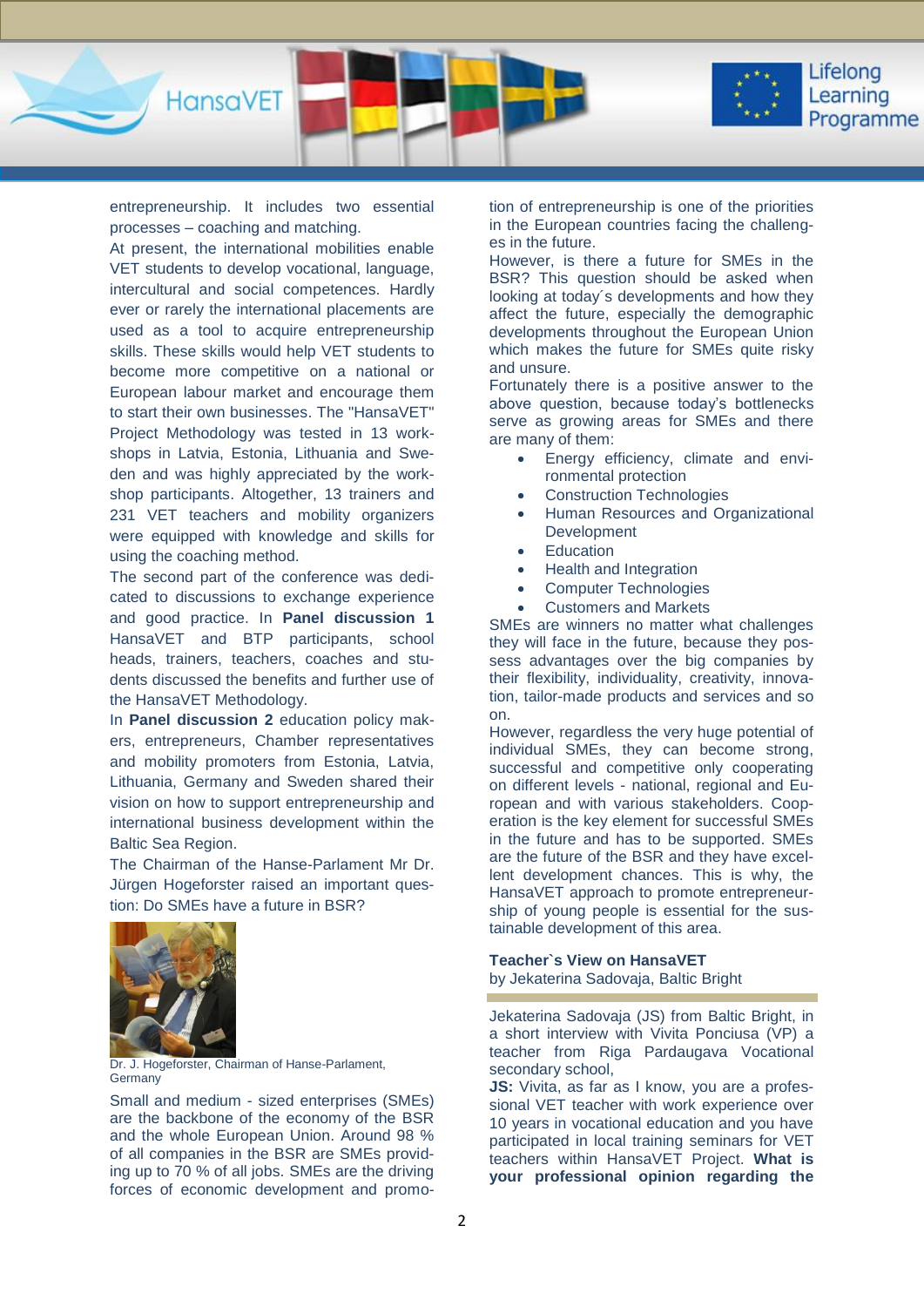

HansaVET

### **coaching method, which you were introduced to during the training sessions?**

**VP:** Coaching method acquired during Project implementation is very well developed and perfectly applicable to vocational education. It provides opportunities to develop students' entrepreneurial skills and competencies, as well as to achieve practical results - professional skills.

In order to implement this method in education institutions additional funding would be needed. Implementing of a method is a time consuming process as teachers are often employed in a number of educational institutions and are overloaded. As a teacher who works in the vocational education field for over 10 years, I can say that this method is perfectly appropriate and necessary for VET institutions; because nowadays students' approach in choosing placements is very lax.

It seems to be a fantastic opportunity for learners to improve professional skills alongside their business skills. I think that implementation of these methods in vocational education would be an important step towards strengthening the quality of apprenticeships and attractiveness of vocational education as a whole. JS: Thank you very much and good luck!



From the left: Vivita Ponciusa, VET teacher from Riga Pardaugava Vocational Secondary School, Jekaterina Sadovaja and Vita Zunda from Baltic Bright

# **The Internationalisation of the VET System in Latvia**

by Ilze Buligina, Ministry of Education and Science of Latvia



Ilze Buligina

For global challenges we need to find local solutions. This is also true when we speak about competitiveness of national vocational education and training (VET) systems. The internationalisation of VET is one of the EU education policy priorities and can be viewed as an important approach for staying competitive in broader contexts.

Innovation in VET is another high level EU education policy priority and implies both innovative approaches to the public VET systems as well as ensuring the capacity of the VET systems to train skilled work force appropriate for today's labour market demands.

Due to the increased transnational mobility in VET systems we have to look for solutions in issues of common interest. In Latvian VET system high priority issues are: the development of the national qualifications system in line with the European Qualifications Framework (EQF); implementation of competence and learning outcomes based approaches; the modularisation of VET programs; the introduction of the European Quality Assurance system in VET (EQAVET) and the European Credit Transfer System in VET (ECVET) which also implies development of mutual trust regarding the overall VET quality issues.

Therefore, one of the key challenges to be addressed in modern VET systems is the issue of skills' shortage and skills' mismatch. That implies that the links between the VET systems and the world of work should become closer than ever before. To tackle these issues in Latvia a pilot project in work based learning (WBL) is implemented in co-operation with German partners. So far, five VET institutions under the guidance of the Ministry of Education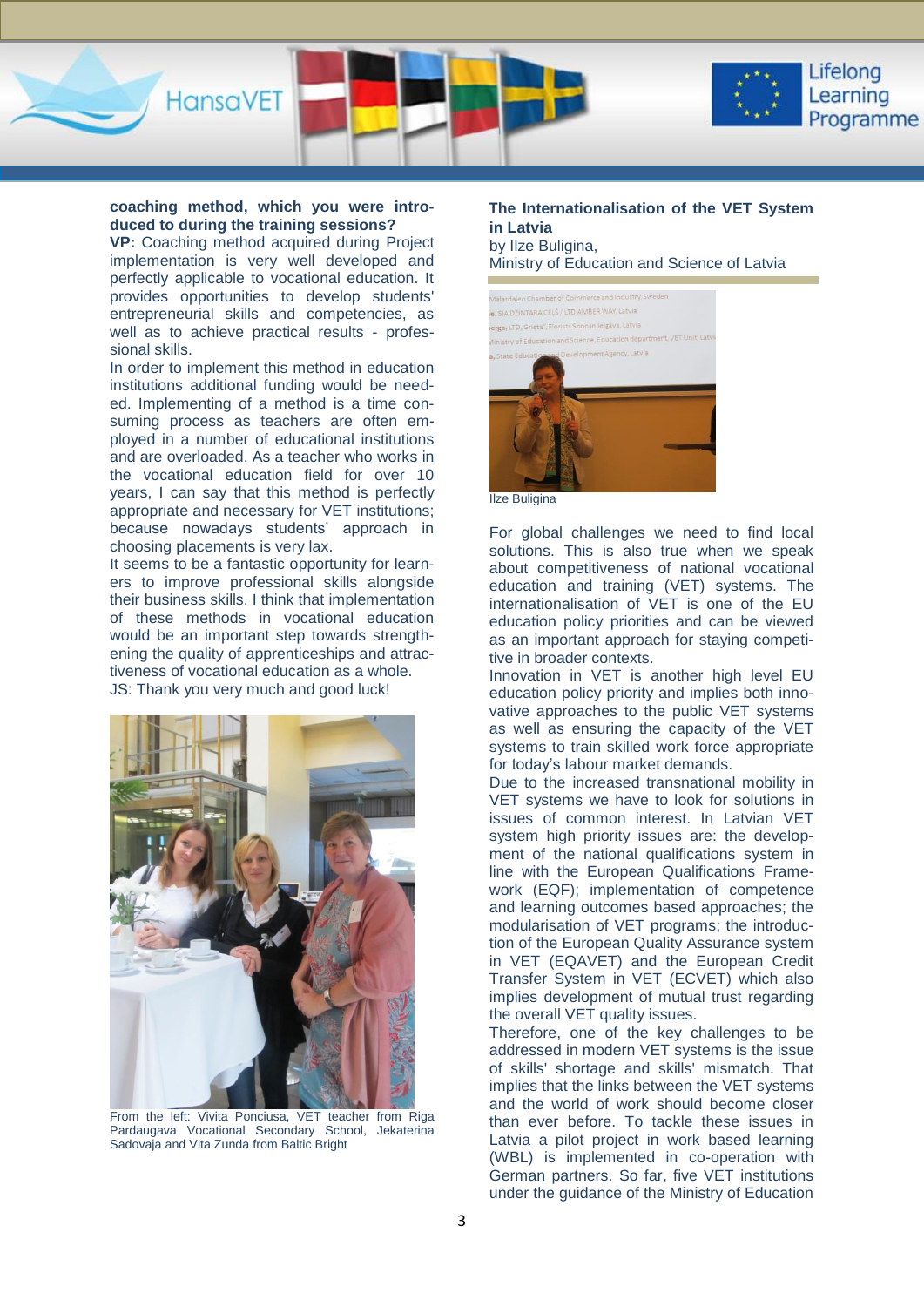

and Science of Latvia have been engaged in the pilot project. This project relates to 16 qualifications and involves more than 100 learners, around 25 enterprises.

HansaVET

To promote the international competitiveness of the Latvian VET system the following local approaches are being employed: strengthening the overall attractiveness of the VET system; promoting VET institutions as multifunctional education and service providers; facilitating participation of VET institution in national and international networks and projects with other educational institutions, local governments, entrepreneurs and social partners; promoting VET institutions as centres of excellence in their own specific and regionally determined contexts.

These approaches will promote the development of attractive and inclusive VET system in Latvia; enable learners to acquire specific vocational skills and competences necessary for a successful first step into the national or international labour market.

### **Promotion of Entrepreneurship by the Project HansaVET**

by Aleksandra Sokolova, Deputy Head of the Vocational Education and Guidance Division, Ministry of Education and Science of the Republic of Lithuania



Aleksandra Sokolova

The theme of HansaVET project implemented during 2011-13 in five Baltic Sea Region countries is urgent and timely. As the European Commission Communication on Entrepreneurship 2020 action plan (COM(2012) 795) adopted on 9 January 2013 puts it, "To bring Europe back to growth and higher levels of employment, Europe needs more entrepreneurs". The Communication invited Member States to: "Ensure that the key competence "entrepreneurship" is embedded into curricula across primary, secondary, vocational, higher and adult education before the end of 2015" and "Offer the opportunity to young people to have at least one practical entrepreneurial experience before leaving compulsory education, such as running a mini-company, being responsible for an entrepreneurial project for a company or a social project".

The HansaVET project corresponds to the above mentioned statement and shows an example of successful practice of creating favourable environment for learning entrepreneurship skills during the mobility visits and goes beyond the compulsory education in organisation of practical entrepreneurial experience for VET students.

Currently Member States are developing their national plans for the implementation of the Entrepreneurship 2020 action plan in 2014-20 which requires attention to the following issues essential to the successful entrepreneurship policy and practice:

- providing evidence on the most effective ways of entrepreneurship education on all levels (schools, VET, HE, adult learning), bases on evaluation of learning outcomes,
- involvement and cooperation of a wide range of stakeholders at national, regional and local level,
- developing entrepreneurial curriculum and applying active teaching methods,
- enabling educators for entrepreneurship education,
- providing necessary guidance for career planning (i.e. presenting entrepreneurship as one of the possible career routes), creating supporting networks for aspiring entrepreneurs.

In this respect the lessons learned during the HansaVET project together with the developed methodology – "HansaVET Journeyman Travel: Guide for VET mobility organizers' could be of much help. The project effectively dealt with important issues of building the partnerships between countries, VET providers (teachers, mobility visits organisers, administration), students and companies, teaching VET teacher's new skills in coaching and supporting student's business ideas, applying active teaching methods in cooperation with real companies in the process of development and implementation of VET student's business projects.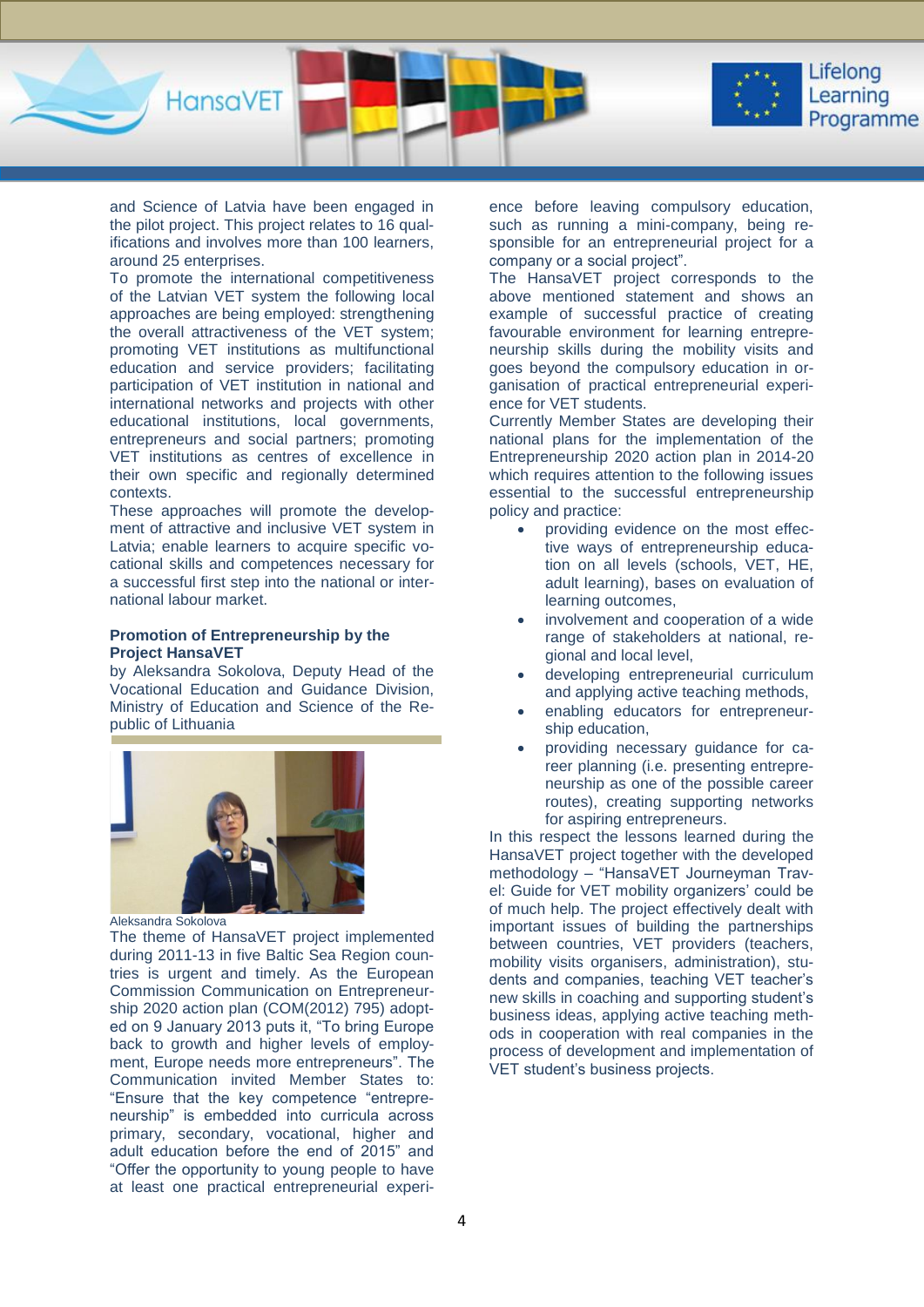

**The Swedish Council for Higher Education**

HansaVET



by Petronella Odhner, Head of Unit Department for International Cooperation Swedish Council for Higher Education



The Swedish Council for Higher Education is a government agency whose responsibilities span across the education sector. One of our main focus areas is higher education.

We are tasked with providing objective and relevant information about higher education and the Swedish Scholastic Aptitude Test (högskoleprovet). The agency's responsibilities include stimulating interest in higher education and promoting widening participation. We are contracted by Swedish universities and university colleges to manage admissions, and also provide support for student administration.

Our work broadly spans the education sector and is characterised by its international dimensions. We evaluate foreign qualifications at the upper-secondary, post-secondary and academic level and different VET qualifications. The Swedish Council for Higher Education is also the national agency for EU programmes and other international programmes for the education sector. We provide information and support for international exchanges and collaborations across the entire education sector. Additionally, we are tasked with following up, auditing, and analysing processes and outputs within our sector.

At the department for international cooperation we work as the National Agency for the EU Life Long Learning Programme, soon to be Erasmus+. Our target groups for international cooperation and mobility are Schools, Vocational Training (at upper secondary level as well as qualified vocational training), Higher education and Adult education.

The Swedish Council for Higher Education is also administrating some EU initiatives that can be of interest for our HansaVET members. We are the national point for the Swedish ECVET expert team, we are coordinators for Europass mobility, we have the national office for Euroguidance and we are also the national office for Eurodyke. We have at the department a working group with special focus on Vocational training, and are members or stakeholders of different national and international networks in this area. We cooperate with other Swedish agencies dealing with Vocational Training, where the Swedish National Agency for Higher Vocational Education is the most interesting at the moment.

Since this year we are also the flagship leaders of the Baltic Training programme. We are very much looking forward working with this flagship initiative. The working group for VET is now planning for activities for 2014 where BTP could be one way for us to find synergies between different parts of our work

If you want to know more about The Swedish Council for Higher Education visit our website: www.uhr.se

If you want to know more about our programmes for mobility visit our website:

www.utbyten.se

Any other questions you could e – mail to petronella.odhner@uhr.se

## **Experience of Riga Style and Fashion Vocational Secondary School in Development of Students' Entrepreneurial Skills**

by Vita Grīnbauma,

Deputy Head of Development and Quality Management of VET programs, Riga Style and Fashion Vocational Secondary School

Over the years our school has gained solid experience in developing students' entrepreneurial skills. One of the ways for endorsement of these skills is involving students in different projects. Students generally are quite willing to participate in international placements within EU Lifelong Learning Programme Leonardo da Vinci. Youngsters have used the opportunities to go on mobility placements to partner companies in Finland, Lithuania, Germany and Hungary.

Soon after our student Baiba returned from a placement in Finland she started to search for more possibilities to undertake a placement in a European country. This way Baiba learnt about the project "Baltic Training Programme". Working together with her economy subject teacher she developed a business plan and was granted an opportunity to go on a placement in Tallinn.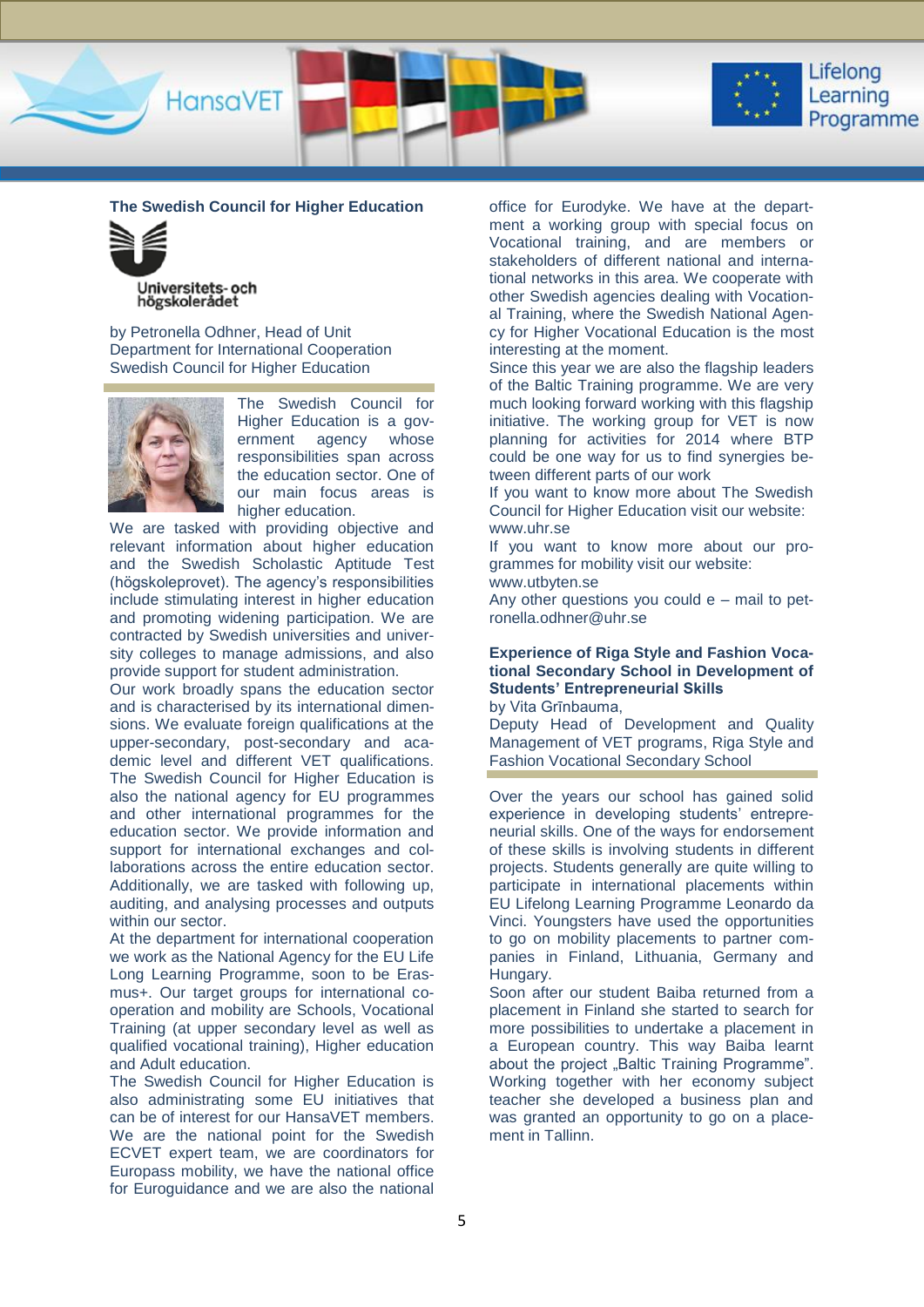



Vita Grīnbauma

Now, Baiba has already graduated our school and currently is running her own hair salon. Inspired by Baiba's positive experience her course mate Santa developed a business plan for opening a hair salon in Liepupe. Santa's idea received unanimous support from Salacgriva Distric Council and was granted a startup capital for its implementation.

Development of young people`s entrepreneurial skills has a significant role in VET since tackling youth unemployment is among the top priorities in European Union and around the world, considering that creation of new workplaces is a substantial factor for economic growth and improvement of any country.

Our teachers are constantly looking for more ways to motivate students for purposeful learning. They are trying to link the study process and its contents to real life situations and recent business developments in Latvia. To be able to work in this way teachers need to update themselves regularly. Together with my colleague, teacher of Economy, Inese Utināne, we participated in HansaVET project teacher training seminar. Learning about the couching method reassured me that it is essential to use a creative approach to teach entrepreneurial skills to young people.

The experience gained in HansaVET seminar gave us an idea of organizing an exhibition of students works "Advertise my company" and a contest "My company in a nutshell". In this contest students had to develop and present creative advertisements of their own or parents' companies.

Students also actively participated in the project "Latvian legends – successful entrepreneurs" which, among others, introduced the business success story of Vilhelms Ķuze who is also known as "The king of sweets". This project resulted in a fruitful cooperation between students and teachers of Economy and History.

Youngsters later admitted that projects like

these serve as a source of inspiration and help to strengthen national identity.

Our students have also improved their entrepreneurial skills by participating in projects under the "NordPlus" program. For example during a 24-hour camp youngsters had to work in an international team to develop a nonstandard business idea on a particular topic.

Practical activities give students the possibility to acquire entrepreneurial skills, broaden their scope of knowledge and prepare them for challenges in the labour market.

### **Experiences gained in HansaVET workshop in Estonia**

by Sille Iloste, Tartu Vocational Education Centre, internship coordinator for ICT department



My daily responsibilities at work include coordination of students` internships on national level; in addition I also contribute to the organisation of the students` international

mobility. I communicate with companies to find intern positions available for students (matchmaking) and support students and their supervisors during their internship period (coaching). The reason, why I decided to join the HansaVET training, was that the content of the project partly overlaps with the tasks in my iob.

As the topic of the training was closely related to what I do, it might have been of more interest for me than for lecturers of vocational courses, especially coaching and matchmaking. In the beginning, I had some doubts about the emphasis on the development of entrepreneurial skills during internship abroad (which neither me nor our shool has experienced of). However, the seminar notably changed my previous attitude. It became quite obvious that the HansaVET methodology is universal and can be applied both on national and international level, both partly and as a whole.

There is the problem in Estonian vocational education that young people show too little initiative (for instance less than 1% of TVEC graduates take up entrepreneurship), entrepreneurship is not so reputable etc. The HansaVET study materials and methodology provide efficient guidelines for focusing students on entrepreneurship. Organising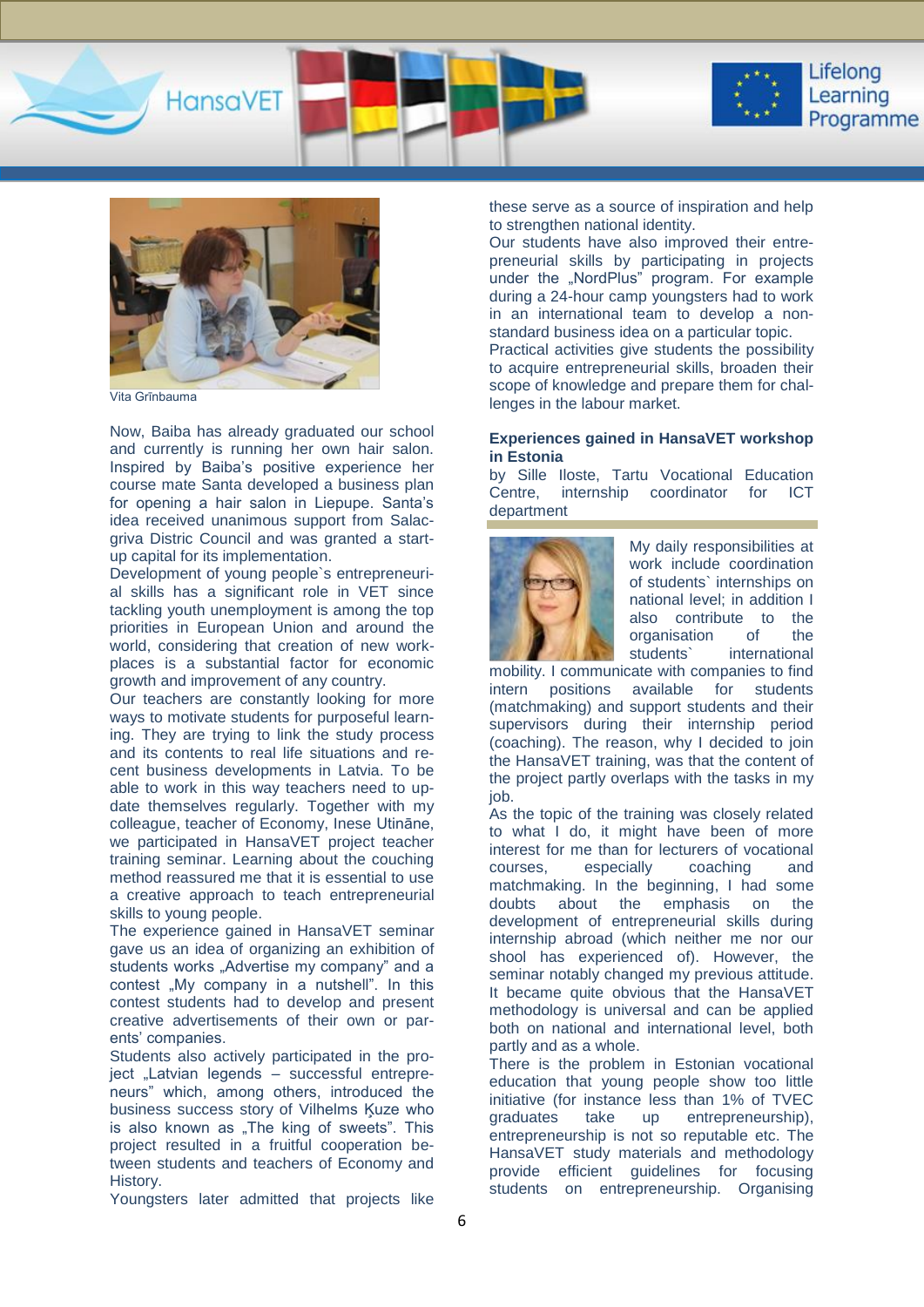



Lifelong Learning Programme

international internship (hence encouraging initiative) requires additional funding and is available only for a limited number of students. On the other hand, the same model can be used nationally. For example, our department offers courses for accountants who after acquiring their qualifications often start their own businesses to provide accounting services. The HansaVET methodology would prove an useful instrument for empowering students, so that they can create a service model of their future business during their studies and compare it with their internship company.

Matchmaking is a challenge for me as a coach and this is where HansaVET model offers help. Small businesses in accountancy are generally of local character whereas ICT professionals almost entirely operate internationally and in that field HansaVET is fully applicable.

Futhermore, from the training I also got useful information about various sources of support (financial means and free councelling), which I can analyse with my students and apply for.

Development of entrepreneurial skills will promote vocational education, enlarge the number of creative businesses, broaden students` mind and even if they do not immediately go into business, it will facilitate first-rate performance both during internship and further career as an employee.

### **The Manual of HansaVET Journeyman Travel – Guide for VET Mobility Organisers**



Methods developed and tested within the project are summarised in the manual: HansaVET Journeyman Travel – Guide for VET Mobility Organisers. It consists of three parts: educational programme, coaching and matchmaking. The HansaVET Journeyman Travel will serve as a guide for VET teachers, trainers and VET

mobility coordinators to help them prepare and support theirs students during international and local work placements.

**The manual is available in printed version in English and in CD and electronic form in the languages: Estonian, Lithuanian, Latvian, Swedish and German on the website [www.hansavet.eu](http://www.hansavet.eu/)**



LV-1050 Riga | LATVIA Valnu iela 2 Region: Latvija Web: v c gov ly



Norden Association SE-104 22 Stockholm | SWEDEN P.O.Box 22087 Region: Stockholm Web: www.norden.se



Baltic Bright LV-1013 Riga | LATVIA K.Valdemara Street 118-400 Region: Latvija Web:



Hanse-Parlament **Hanseatic Parliament** DE-22587 Hamburg | GERMANY Blankeneser Landstraße 7 Region: Hamburg Web: www.hanse-parlament.eu



**Tartu Vocational Education Centre** EE-50115 Tartu | ESTONIA Kopli 1 Region: Eesti Web: www.khk.ee



**Vytautas Magnus University** LT-44248 Kaunas | LITHUANIA K Donelaicio g 58 Region: Lietuva Web: www.vdu.lt

EU Lifelong Learning Programme Leonardo da Vinci Transfer of Innovation Project HansaVET: Hanseatic Tradition for VET: Mobility Strategies for Promoting Entrepreneurship Skills of VET Students (Agreement No. 2011-1LV1-LEO05-02221)